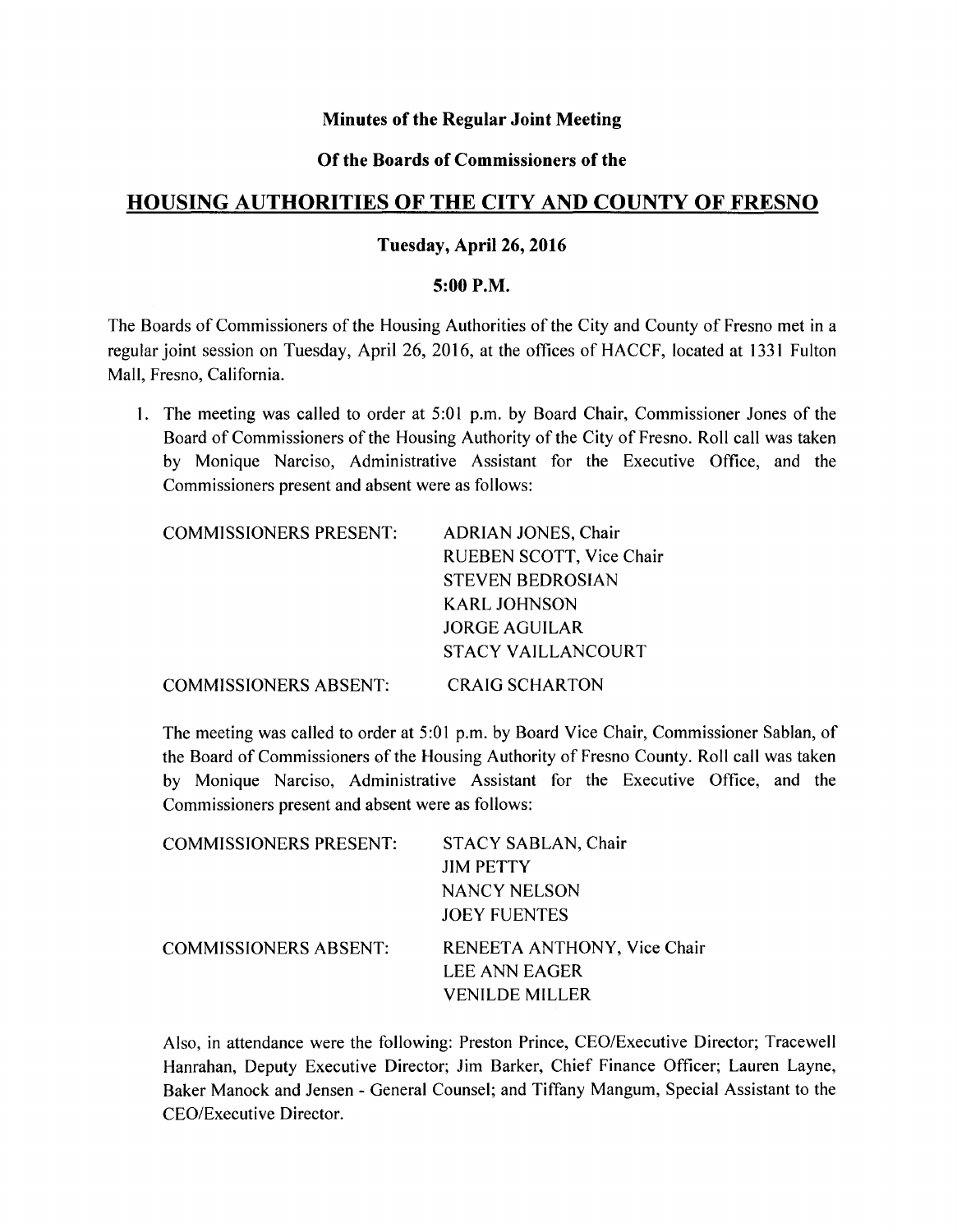## 2. APPROVAL OF AGENDA AS POSTED (OR AMENDED)

## No public comment.

*Commissioner Scott motioned for the City Board's approval of the agenda as posted. This action was seconded by Commissioner Johnson, and by unanimous vote of the Board of Commissioners for the City, the agenda was approved as posted.* 

*Commissioner Nelson motioned for the County Board's approval of the agenda as posted. This action was seconded by Commissioner Petty, and by unanimous vote of the Board of Commissioners for the County, the agenda was approved as posted.* 

## 3. PUBLIC COMMENT

Commission Sablan introduced the new City Commissioner, Stacy Vaillancourt, to the Boards.

There was no public comment.

4. POTENTIAL CONFLICTS OF INTEREST

This was the time for any Commissioner who had a potential conflict of interest to identify the item and recuse themselves from discussing and voting on the matter per Government Code section 87105.

There were no conflicts of interest announced.

#### 5. CONSENT AGENDA

- a. Consideration of the minutes of March 10, 2016 and March 22, 2016
- b. Consideration of Out of State Travel

*Commissioner Scott motioned for the City Board's approval of the consent agenda. This action was seconded by Commissioner Bedrosian, and by unanimous vote of the Board of Commissioners for the City, the consent agenda was approved.* 

*Commissioner Petty motioned for the County Board's approval of the consent agenda. This action was seconded by Commissioner Fuentes, and by unanimous vote of the Board of Commissioners for the County, the consent agenda was approved.* 

#### 6. INFORMATIONAL

a. Leveraging the Housing Choice Voucher Program to Improve Quality Housing - **Overview**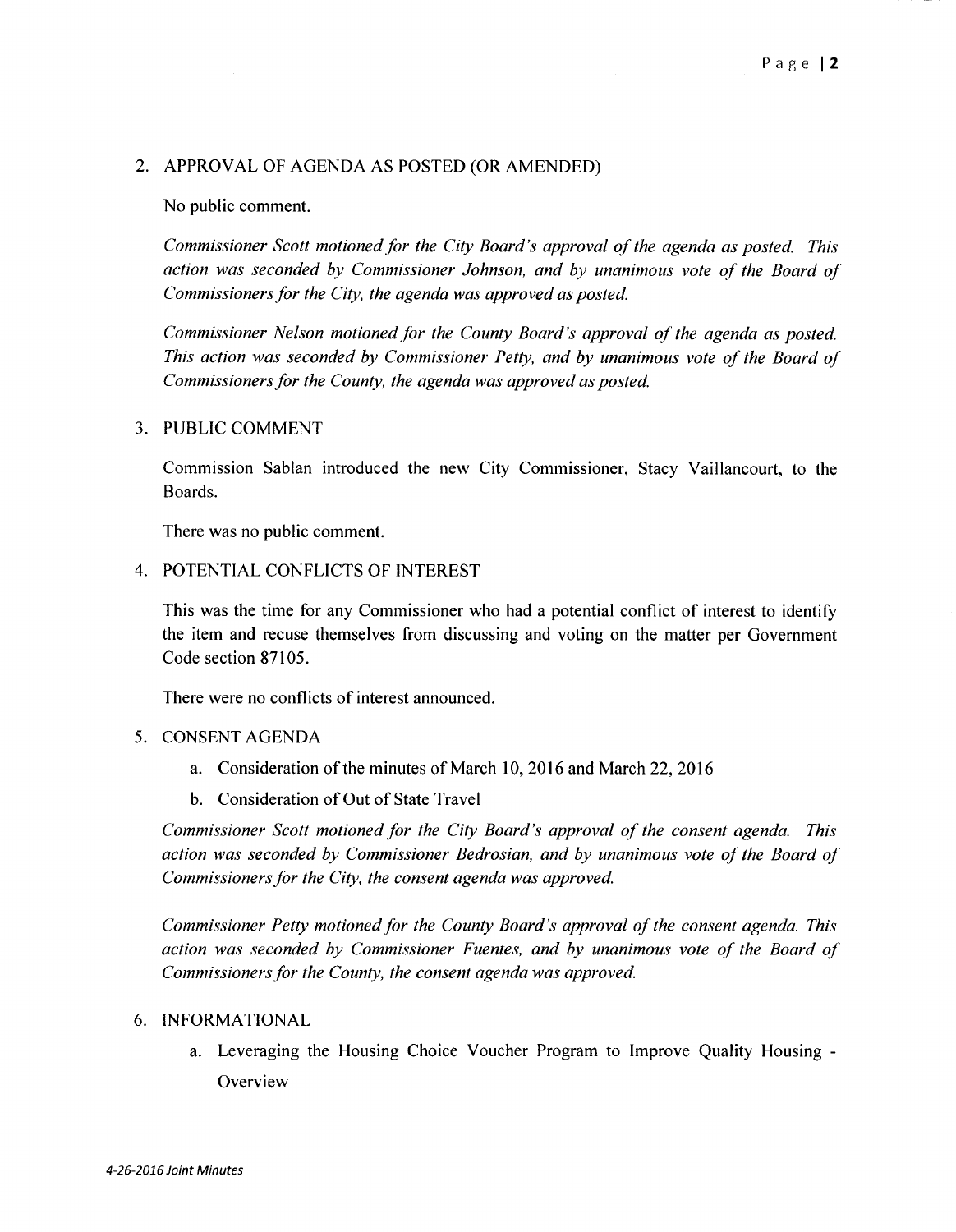Tracewell Hanrahan, Deputy Executive Director, announced the upcoming Community Stakeholder meeting on Wednesday, April 27, 2016. She presented an overview of the agenda and presentation that will be provided during this meeting.

b. HAP Pacing Update  $-$  1st Quarter 2016

Tracewell Hanrahan presented an update on the HAP Pacing report for the first quarter of 2016. Ms. Hanrahan's presentation included the 2016 first quarter voucher utilization, the 2016 first quarter HAP utilization, the 2016 HAP Reserves, and an update on the 2016 leasing. Her presentation included the following data:

There was further conversation regarding Commissioner Petty's question on VASH utilization. Staff provided additional feedback regarding a previous action approving correspondence on the subject. Additionally, Commissioner Petty requested clarity about leasing assistance in a past partnership with Fresno State. Ms. Hanrahan agreed that staff will to look into his request.

Commissioner Aguilar arrived.

c. Real Estate Development Overview

Michael Duarte, Director of Planning & Community Development, presented an overview of development projects that are in the construction process and the predevelopment phase. Mr. Duarte's reviewed the projects in the construction process which included Cedar Heights, 541 @ South Tower, Fresno Edison Phase 1, Trailside Terrace, Firebaugh Gateway, Shockley Terrace, and the Lowell Neighborhood Project. Mr. Duarte provided details on pre-development projects that included Fresno Edison Phase **II,** Magill Terrace, Memorial Village, Parc Grove Commons Northeast-Veterans, Highway City CenterPoint Development, and the Central Office Site.

There was further conversation regarding additional detail to the planning and predevelopment of the Highway City CenterPoint.

Commissioner Scott left the meeting.

d. Yardi Implementation Update

Bobby Coulter, Information Technology and Systems Manager, provided an update on the status of the Agency's Enterprise Management System (EMS) implementation. Mr. Coulter broke down his presentation to explain the implementation process in three phases.

e. Overview of 2015 Mixed Finance, Operating, and HAP Financial Results

Emily De La Guerra, Senior Manager of Finance and Administration, presented a brief overview of Mixed Finance, the 2015 Mixed Finance Budgets, the Financial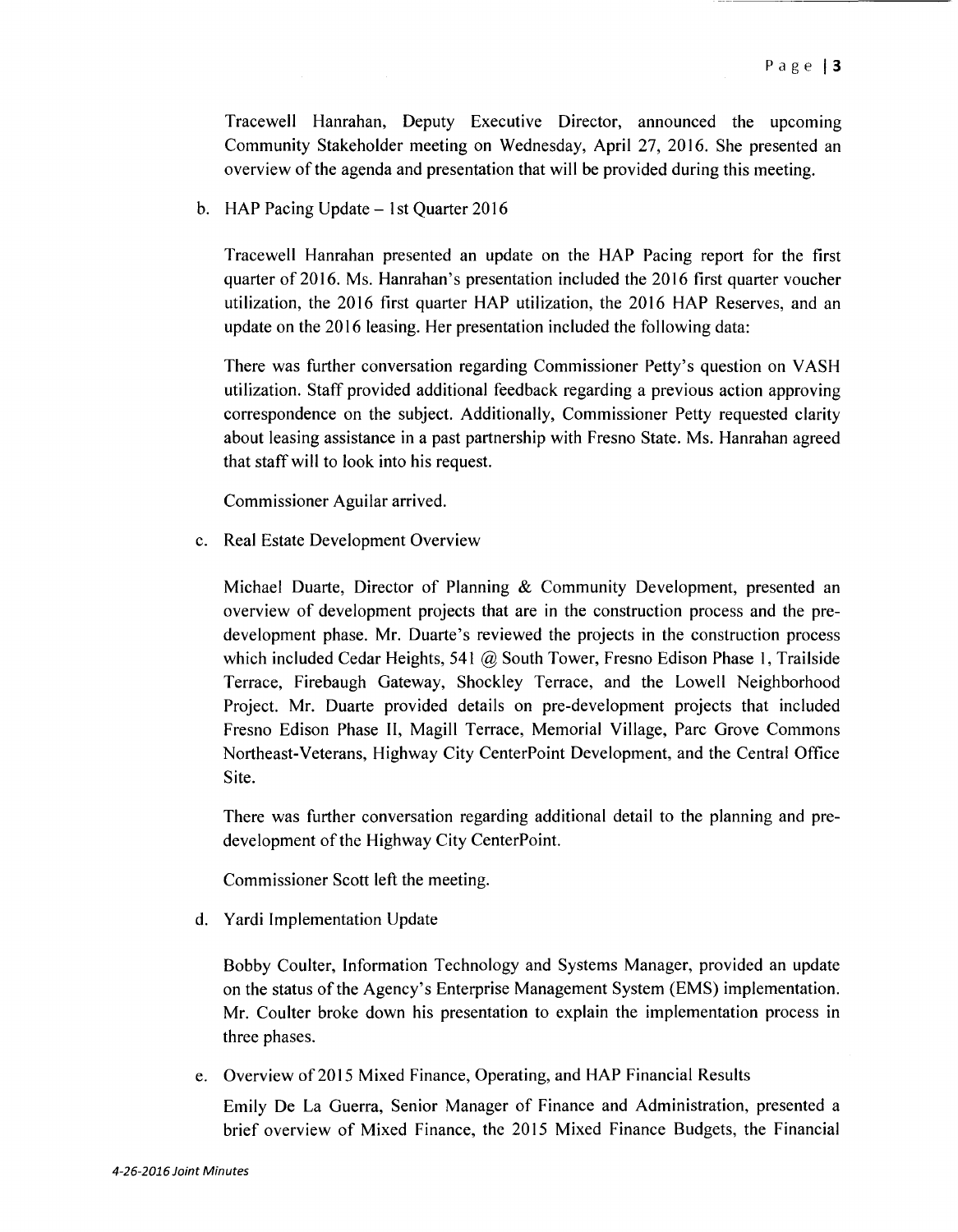Results through December 31, 2015, some financial highlights, and the 2015 Annual Cash Flow Distributions.

Commissioner Bedrosian left the meeting.

# 7. ACTION ITEMS - COMMISSIONERS MAY CONSIDER, APPROVE, DENY, AND/OR **CONTINUE**

a. Consideration to Accept the 2015 Operating and HAP Financial Results

Emily De La Guerra recommended the Boards accept the presented 2015 financial results for Agency Operations and Housing Assistance Payments.

No public comment.

*Commissioner Johnson motioned for the City Board's approval of the 2015 Operating and HAP Financial Results. This action was seconded by Commissioner Aguilar, and by unanimous vote of the Board of Commissioners for the City, the 2015 Operating and HAP Financial Results were approved.* 

*Commissioner Petty motioned for the County Board's approval of the 2015 Operating and HAP Financial Results. This action was seconded by Commissioner Nelson, and by unanimous vote of the Board of Commissioners for the County, the 2015 Operating and HAP Financial Results were approved.* 

b. Consideration of the 2016 Capital Fund Budget

Emily De La Guerra started the presentation by providing a brief overview of the Capital Budget.

Gary Grinstead, Construction Operations Manager, concluded the presentation by providing the Boards with a summary of the 2015 Capital Improvement Plan. Mr. Grinstead recommended the Boards adopt the proposed FY 2016 Capital Budget.

No public comment.

*Commissioner Johnson motioned for the City Board's approval of the proposed FY 2016 Capital Budget. This action was seconded by Commissioner Aguilar, and by unanimous vote of the Board of Commissioners for the City, the proposed FY 2016 Capital Budget was approved.* 

*Commissioner Petty motioned for the County Board's approval of the proposed FY 2016 Capital Budget. This action was seconded by Commissioner Fuentes, and by unanimous vote of the Board of Commissioners for the County, the proposed FY 2016 Capital Budget was approved.*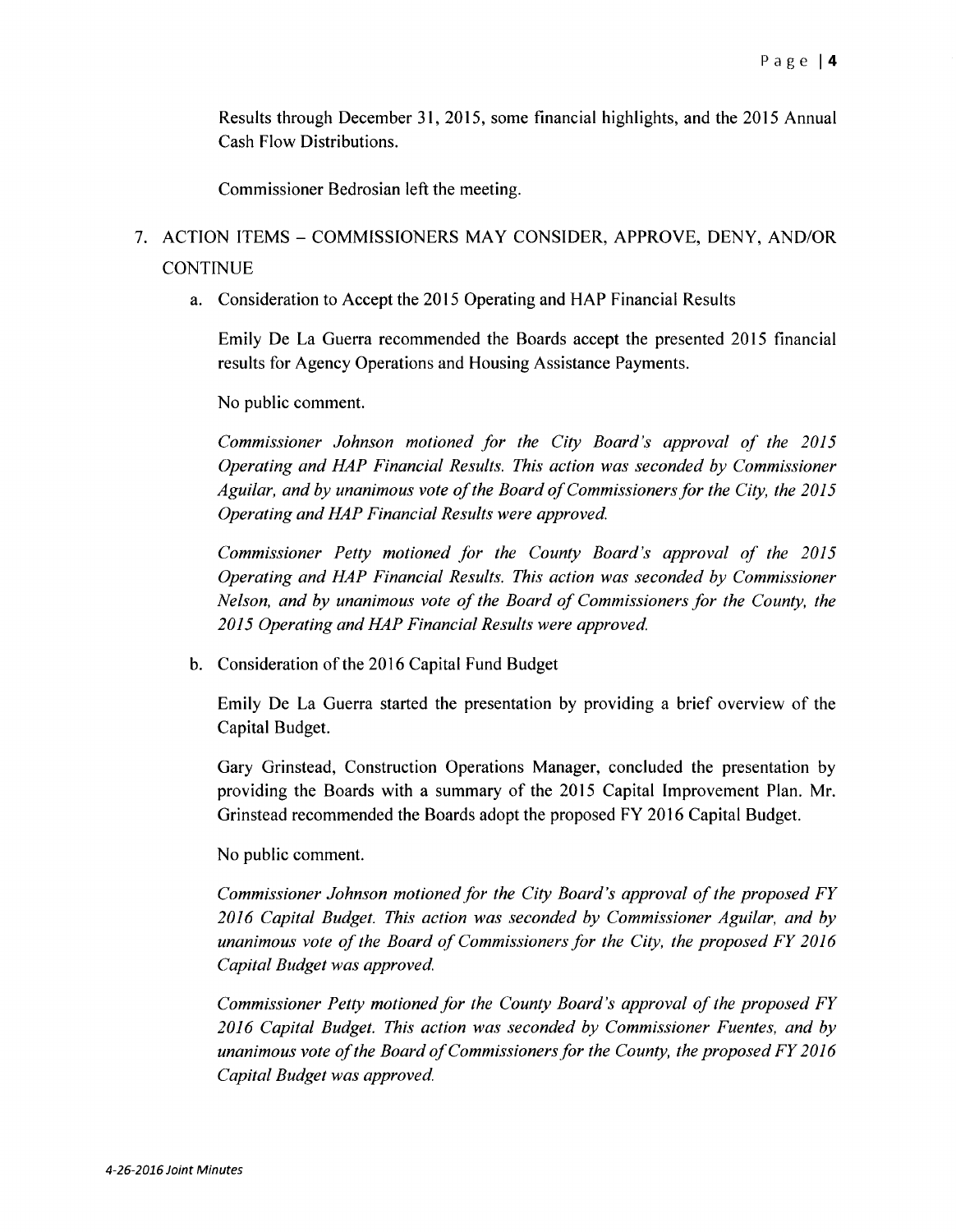c. Consideration of HOME Partnership Investment Funding Application Submission, Purchase and Sale Agreement, and Memorandum of Understanding – Highway City **CenterPoint** 

Michael Duarte recommended the Boards adopt the attached resolutions. The resolutions requested approval to move forward with a City of Fresno HOME application submission. Mr. Duarte's recommendation also authorized select staff to negotiate and execute documents in connection with the approved actions.

No public comment.

*Commissioner Johnson motioned for the City Board's approval of the attached resolutions in connection with the Highway City CenterPoint. This action was seconded by Commissioner Vaillancourt, and by unanimous vote of the Board of Commissioners for the City, the attached resolutions in connection with the Highway City CenterPoint were approved.* 

*Commissioner Petty motioned for the County Board's approval of the attached resolutions in connection with the Highway City CenterPoint. This action was seconded by Commissioner Fuentes, and by unanimous vote of the Board of Commissioners for the County, the attached resolutions in connection with the Highway City CenterPoint were approved.* 

d. Consideration of Project-Based Voucher Allocation - Parc Grove Commons **Northeast** 

Michael Duarte recommended the Boards with the consideration of Project-Based Voucher Allocation for Parc Grove Commons Northeast Veterans affordable housing development.

No public comment.

*Commissioner Johnson motioned for the City Board's approval of the consideration of Project-Based Voucher Allocation for Parc Grove Commons Northeast. This action was seconded by Commissioner Vaillancourt, and by unanimous vote of the Board of Commissioners for the City, consideration of Project-Based Voucher*  Allocation for Parc Grove Commons Northeast was approved.

*Commissioner Petty motioned for the County Board's approval of the consideration of Project-Based Voucher Allocation for Parc Grove Commons Northeast. This action was seconded by Commissioner Fuentes, and by unanimous vote of the Board of Commissioners for the County, the consideration of Project-Based Voucher*  Allocation for Parc Grove Commons Northeast was approved.

# 8. COMMISSIONER'S REPORT

The Commissioners introduced themselves to Stacy Vaillancourt.